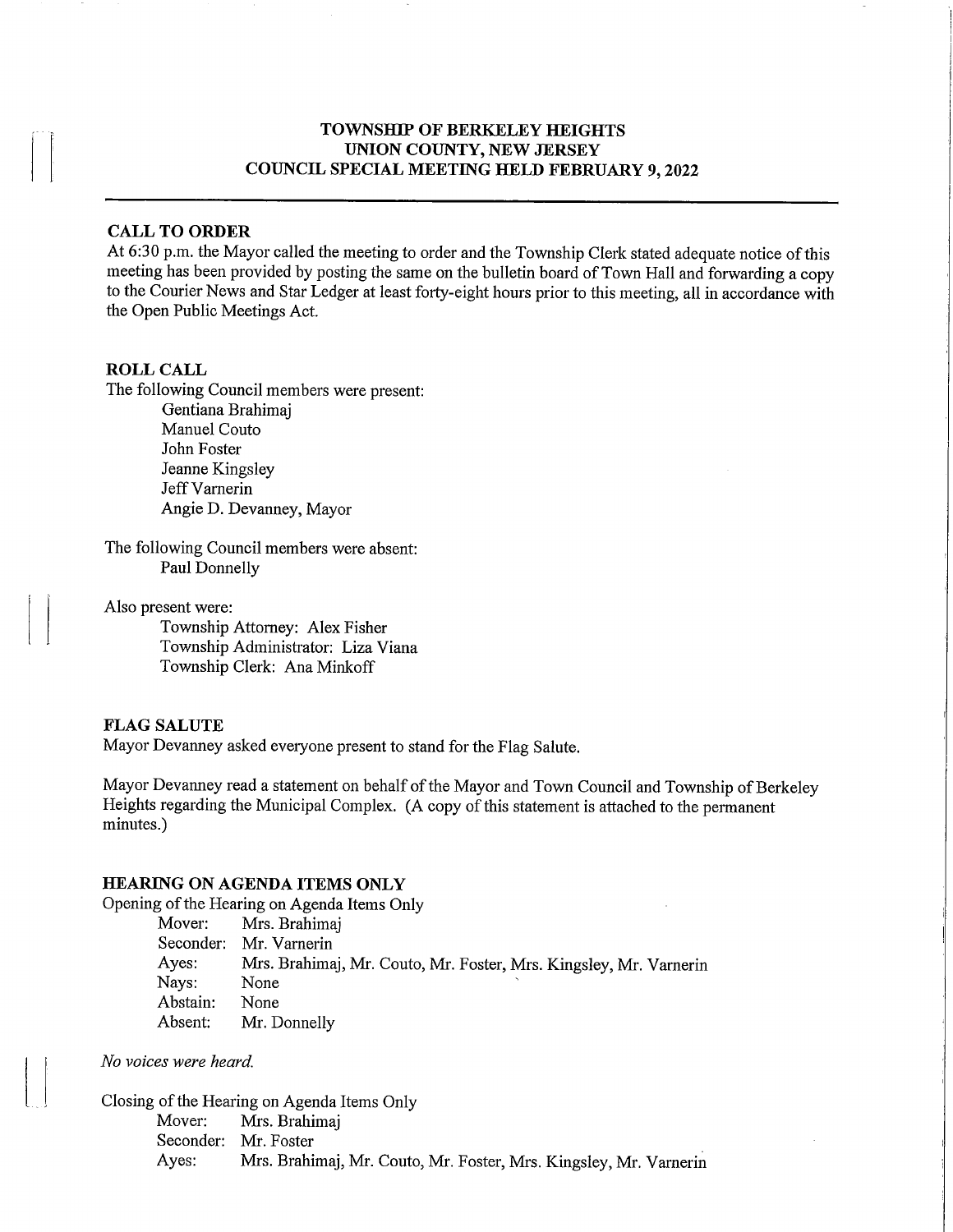| Nays:    | None         |
|----------|--------------|
| Abstain: | None         |
| Absent:  | Mr. Donnelly |

#### APPROVAL OF RESOLUTIONS

1. Resolution authorizing certain actions in connection with the Municipal Complex Redevelopment Agreement.

i,

Approval of Resolution

|                  | Mover: Mrs. Kingsley                                              |
|------------------|-------------------------------------------------------------------|
|                  | Seconder: Mr. Varnerin                                            |
| Ayes:            | Mrs. Brahimaj, Mr. Couto, Mr. Foster, Mrs. Kingsley, Mr. Varnerin |
| Nays:            | None                                                              |
| Abstain:         | None                                                              |
|                  | Absent: Mr. Donnelly                                              |
| Result: Approved |                                                                   |

2. Resolution authorizing a contract with Neglia Engineering for Construction Management Services for the Municipal Complex, in an amount not to exceed \$50,000.00.

Mayor Devanney provided clarification of this contract.

Approval of Resolution<br>Mover: Mr. Varr

Mr. Varnerin Seconder: Mr. Couto Ayes: Mrs. Brahimaj, Mr. Couto, Mr. Foster, Mrs. Kingsley, Mr. Varnerin<br>Navs: None Nays: None<br>Abstain: None Abstain: Absent: Mr. Donnelly Result: Approved

#### CITIZENS HEARING

Opening of the Citizens Hearing

Mover: Mr. Couto<br>Seconder: Mrs. Kings Mrs. Kingsley Ayes: Mrs. Brahimaj, Mr. Couto, Mr. Foster, Mrs. Kingsley, Mr. Varnerin Nays: None<br>Abstain: None Abstain: Absent: Mr. Donnelly

No voices were heard.

Closing of the Citizens Hearing

|          | Mover: Mr. Couto                                                  |
|----------|-------------------------------------------------------------------|
|          | Seconder: Mrs. Brahimaj                                           |
| Ayes:    | Mrs. Brahimaj, Mr. Couto, Mr. Foster, Mrs. Kingsley, Mr. Varnerin |
| Nays:    | None                                                              |
| Abstain: | None                                                              |
| Absent:  | Mr. Donnelly                                                      |
|          |                                                                   |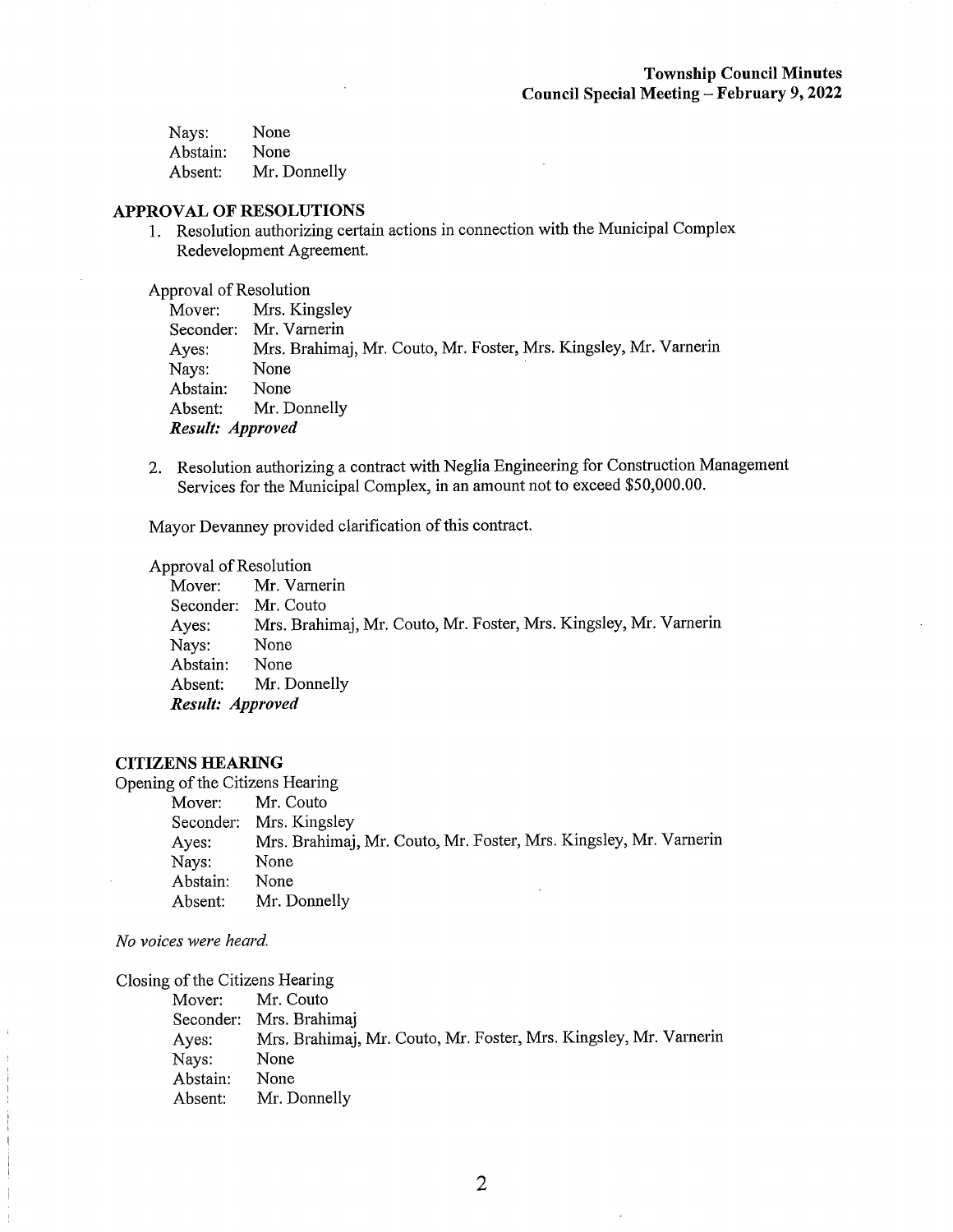## Township Council Minutes Council Special MEeeting - February 9,2022

 $\bar{z}$ 

### ADJOURNMENT

 $\hat{p}$  ,  $\hat{p}$  ,  $\hat{p}$  ,  $\hat{p}$ 

6:42 p.m. - Moved by Mr. Foster to adjourn and all were in favor.

Approved: April 5,2022

 $\hat{\mathcal{A}}$ 

 $\mathcal{L}_{\mathcal{A}}$ 

 $\psi$ . Ana Minkoff Township Clerk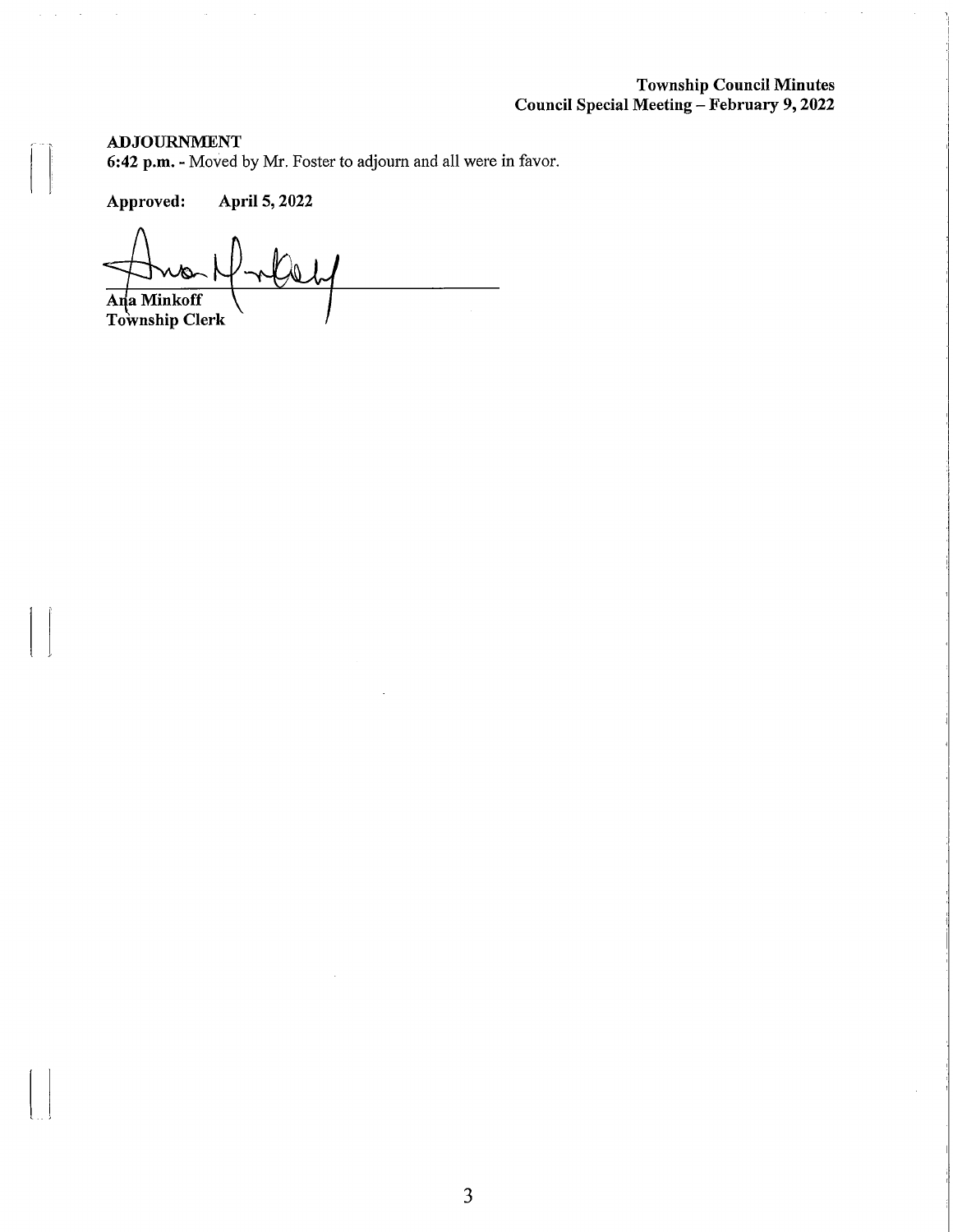

The Berkeley Heights Mayor and Township Council have issued a Notice of Default to Epic Management Inc. and Epic's performance bond company. Travelers Casualty and Surety Company of America, effectively ending Epic's involvement in the Municipal Complex Redevelopment Project. The Township is taking this action because, among other reasons, it believes Epic has failed to complete its obligations under its agreement with the Township in a timely manner. The Township believes that Epic should have made more progress than it has to date on the "punch list" items identified by the Township's Architect, Electrical Engineer and Landscape Engineer.

Epic is now required to complete these punch list items in the next 30 days. If it fails to do so, subject to certain extensions, Epic's performance bond company, Travelers Casualty and, will be obligated to ensure that the work is completed or that the Township is paid to have the work completed.

Although our employees officially moved into the building in December 2020, the work inside and outside has been ongoing. This is not uncommon. There are 3 punch lists, one prepared by each of Arcari + lovino dated December 15, 2020, KSI Consulting Engineers, LLC dated June 4, 2021 and Harbor Consultants Inc. dated October 27, 2021, that detail the work to be completed after the Township moved into the building, but before the project is truly complete. These punch lists include dozens of unaddressed items - several critical ones - including:

- Multiple roof leaks throughout the building (to date, Epic has not been able to ascertain if it is just the roof, the masonry, or a combination of both).
- Automatic door operator at the main building entrance.
- Install ladder cage and safety post on roof ladder.
- Install security cameras in parking lot.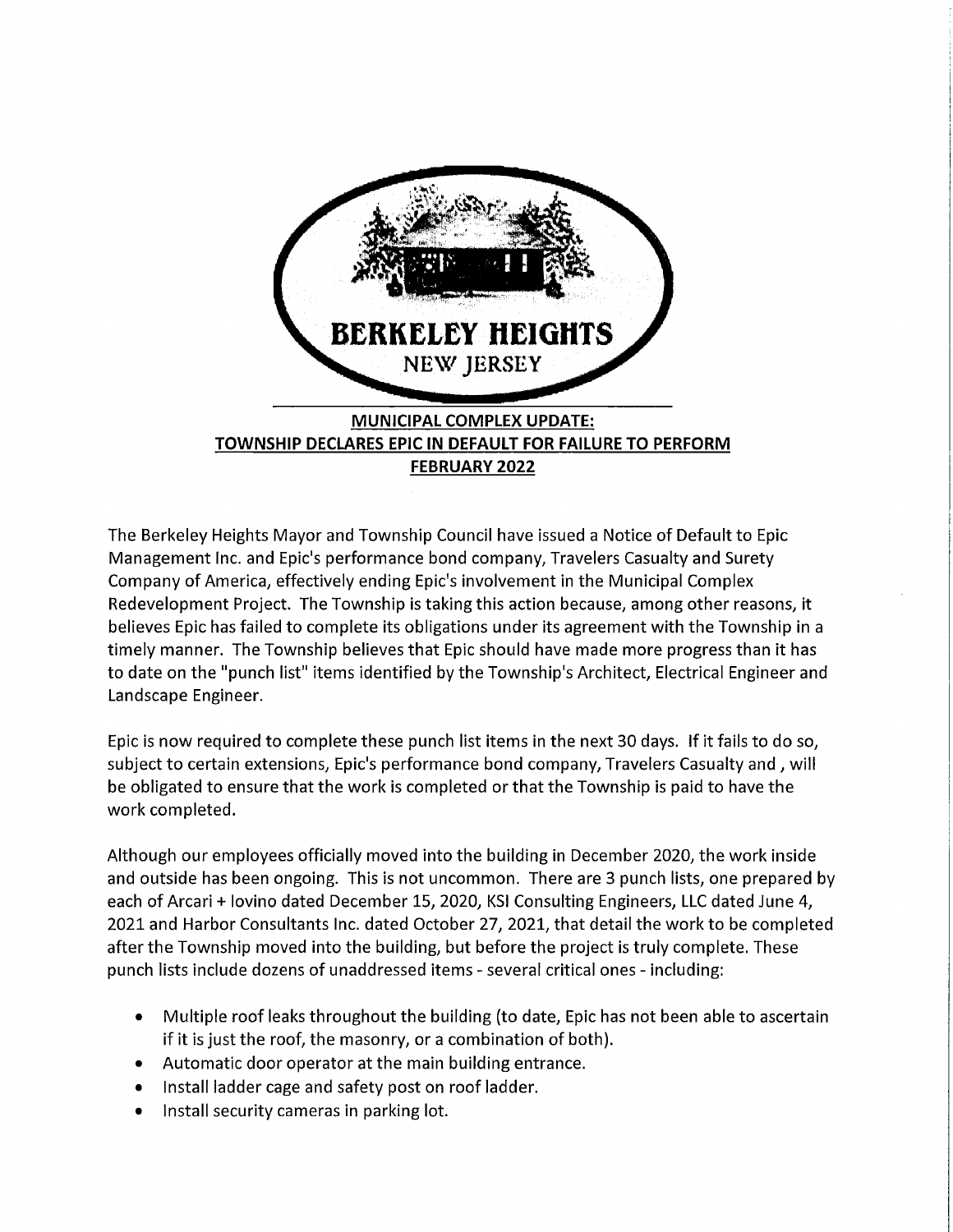- Fix damaged light fixtures.
- Install the wayfinding and the LED signage to be installed near the intersection of Park and Plainfield Avenues.
- Fix the ADA sidewalk sloping and landing areas.
- Fix Uneven flooring in several areas.

Despite consistent communication from the Township to Epic with respect to the items on the punch lists, and now more than 13 months since the Arcari + lovino punch list was first issued, Epic has not performed the remaining punch list work. In many instances, the Township staff injected itself into the construction management process to get work completed, including but not limited to:

- Working with the New Jersey Department of Environmental Protection (NJDEP) to determine the proper safe process for taking down the old asbestos-laden building.
- Hiring a qualified asbestos remediation company to do the work Epic's subcontractor would not complete without charging the Township significantly more money and taking more time than necessary (the Township's hired professional took less than two weeks to do the job, to NJDEP's satisfaction).
- Ensuring the swale drainage improvements were made.
- Hiring an outside elevator waterproofer to ensure the elevator was watertight after months of water seeping into the pit, in order to get the elevator approved by the State.

In the summer of 2020, the Township developed concerns with Epic's performance relating to what came to be called "Phase 2" of the project. Phase 2 consisted largely of demolition of the old municipal building and construction of the parking lots. Recognizing the need to complete the project without further delaying the Township's ability to fully occupy and utilize the new building, the Township amended its agreement with Epic to, among other things:

- a. Split the project into a Phase 1 and a Phase 2, and define the new completion dates by which each phase much be completed.
- b. Cap Epic's delay claim damages for Phase 1, which put a ceiling on the amount Epic could seek from the Township resulting from what Epic may allege were project delays outside their control (see below for more information on cap).
- c. Increase the per day monetary amount owed to the Township for failure to meet the Phase 2 completion date. For every calendar day past December 30, 2020 that Epic did not complete Phase 2 and did not have a claim for an extension of time, Epic owes the Township liquidated damages in the amount of \$1,650 per day, which is intended to provide for the cost to the Township to retain its construction professionals for the extended time period.
- d. Establish that the Township is not responsible for any costs relating to demobilization / remobilization during winter months, if applicable.